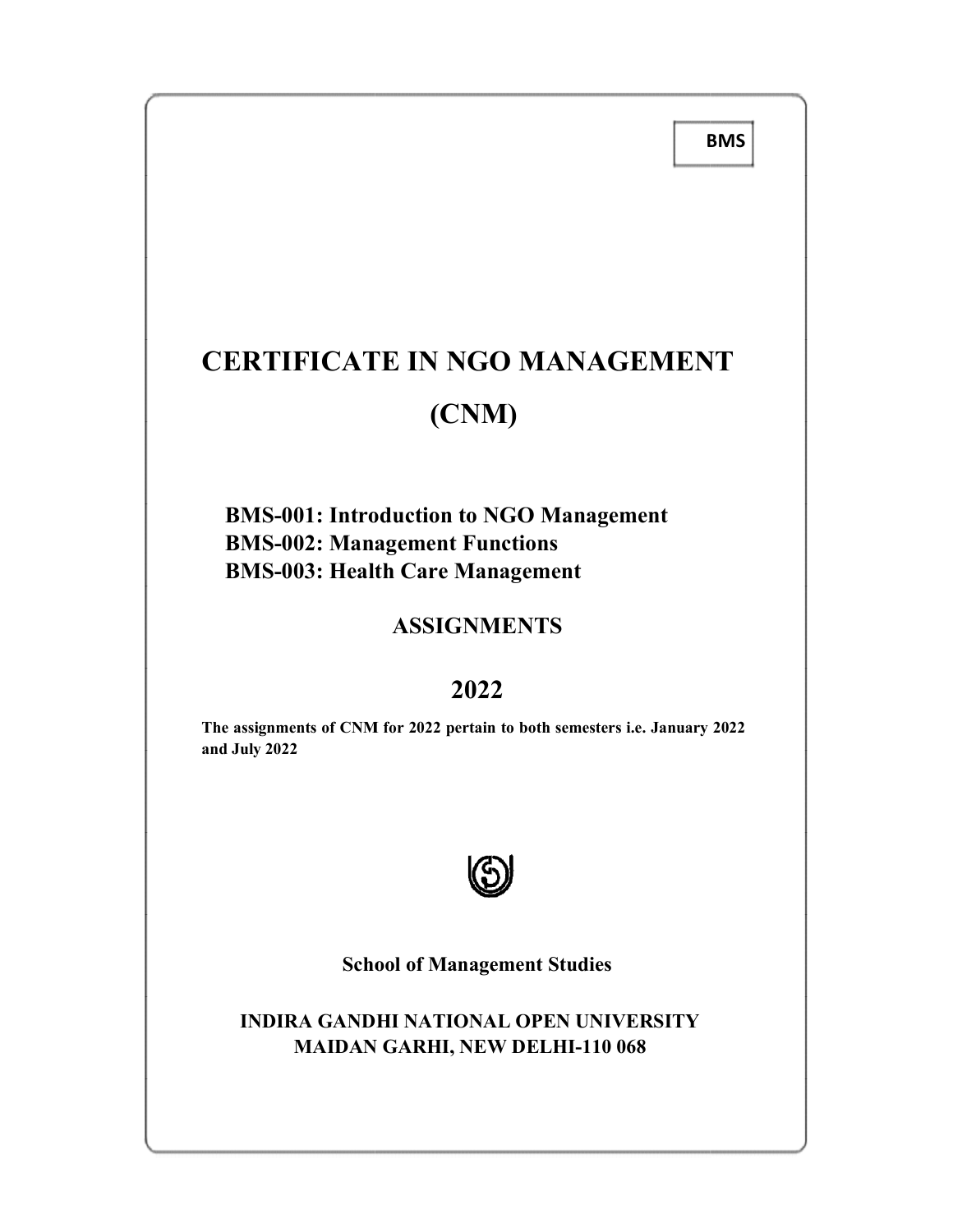#### BMS-001: INTRODUCTION TO NGO MANAGEMENT

#### ASSIGNMENT

\_\_\_\_\_\_\_\_\_\_\_\_\_\_\_\_\_\_\_\_\_\_\_\_\_\_\_\_\_\_\_\_\_\_\_\_\_\_\_\_\_\_\_\_\_\_\_\_\_\_\_\_\_\_\_\_\_\_\_\_\_\_\_\_\_\_\_\_\_\_\_\_\_\_

| <b>Course Code</b>    |                | $\ddot{\cdot}$ | <b>BMS-001</b>                        |
|-----------------------|----------------|----------------|---------------------------------------|
| <b>Course Title</b>   |                | $\ddot{\cdot}$ | <b>Introduction to NGO Management</b> |
| <b>Assignment No.</b> |                | $\ddot{\cdot}$ | 001/TMA/2022                          |
| Coverage              |                | $\ddot{\cdot}$ | <b>All Blocks</b>                     |
| <b>Max. Marks</b>     | $\ddot{\cdot}$ |                | 50                                    |

Note: There are five questions in this assignment. Attempt all the questions and send them to the Coordinator of the Study Centre you are attached with. All questions carry equal marks.

\_\_\_\_\_\_\_\_\_\_\_\_\_\_\_\_\_\_\_\_\_\_\_\_\_\_\_\_\_\_\_\_\_\_\_\_\_\_\_\_\_\_\_\_\_\_\_\_\_\_\_\_\_\_\_\_\_\_\_\_\_\_\_\_\_\_\_\_\_\_\_\_\_\_\_

- 1. Choose and NGO of your choice and discuss the mission and vision statement of that NGO.
- 2. What is SWOT analysis? Choose and NGO and apply SWOT on it.
- 3. Distinguish between the internal and external environment of any NGO.
- 4. Differentiate between verbal and non verbal cues. Discuss the importance of them for NGOs.
- 5. Discuss the importance of mobile in communication with the stakeholders. Substitute your answer with examples.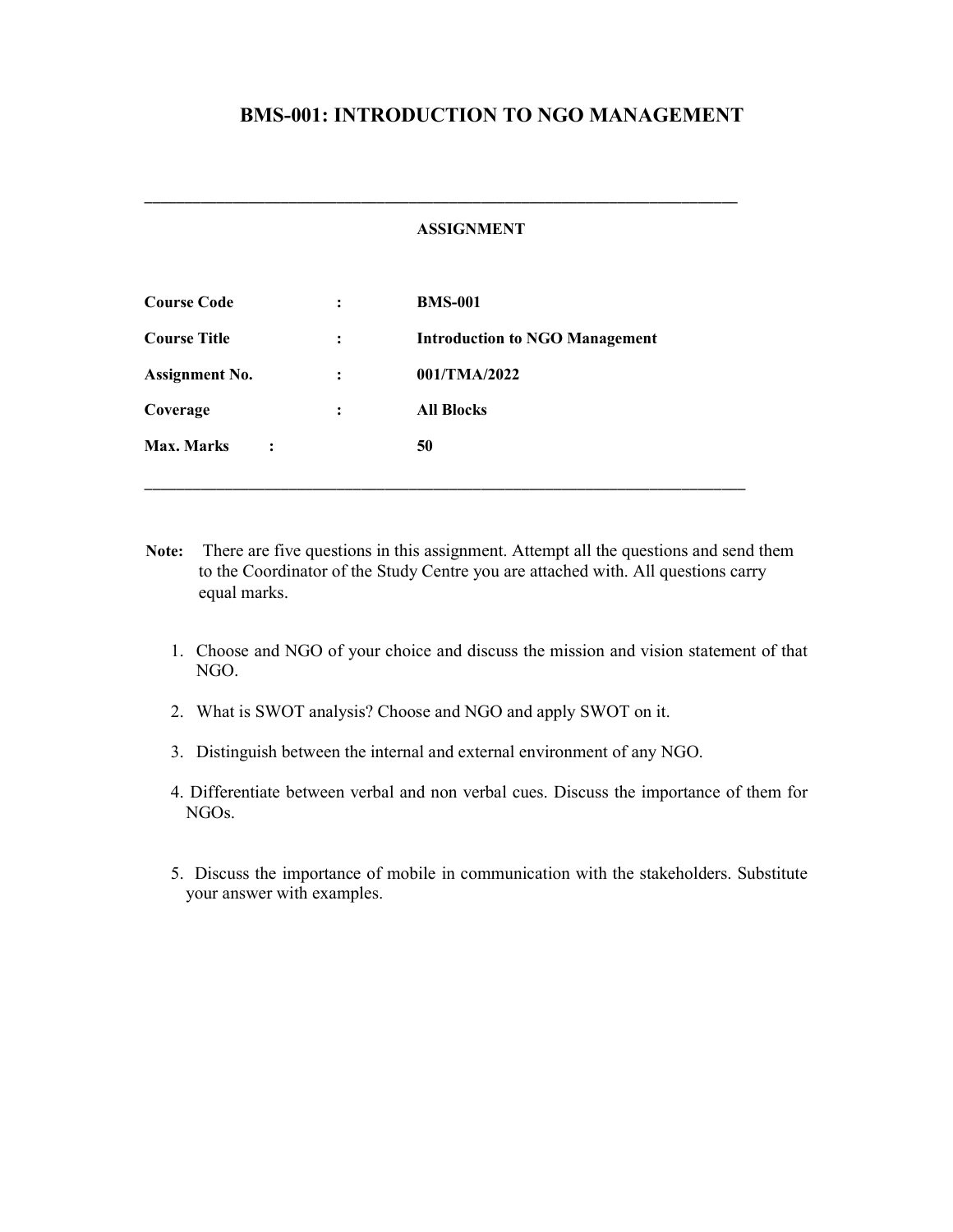#### BMS-002: MANAGEMENT FUNCTIONS

#### ASSIGNMENT

\_\_\_\_\_\_\_\_\_\_\_\_\_\_\_\_\_\_\_\_\_\_\_\_\_\_\_\_\_\_\_\_\_\_\_\_\_\_\_\_\_\_\_\_\_\_\_\_\_\_\_\_\_\_\_\_\_\_\_\_\_\_\_\_\_\_\_\_\_\_\_\_\_\_

| <b>Course Code</b>    |                      | <b>BMS-002</b>              |
|-----------------------|----------------------|-----------------------------|
| <b>Course Title</b>   |                      | <b>Management Functions</b> |
| <b>Assignment No.</b> | $\ddot{\phantom{1}}$ | 002/TMA/2022                |
| Coverage              |                      | <b>All Blocks</b>           |
| Max. Marks            |                      | 50                          |

Note: There are five questions in this assignment. Attempt all the questions and send them to the Coordinator of the Study Centre you are attached with. All questions carry equal marks.

\_\_\_\_\_\_\_\_\_\_\_\_\_\_\_\_\_\_\_\_\_\_\_\_\_\_\_\_\_\_\_\_\_\_\_\_\_\_\_\_\_\_\_\_\_\_\_\_\_\_\_\_\_\_\_\_\_\_\_\_\_\_\_\_\_\_\_\_\_\_\_\_\_\_\_

- 1. Take a hypothetical example of an NGO and prepare a balance sheet for the same.
- 2. Discuss the role of social marketing for NGOs.
- 3. How does forecasting helps in decision making for NGOs? Explain with the help of suitable examples.
- 4. Elucidate with the help of examples the concept of PERT and CPM with respect to NGOs.
- 5. Explain different ways through which NGOs can raise funds.